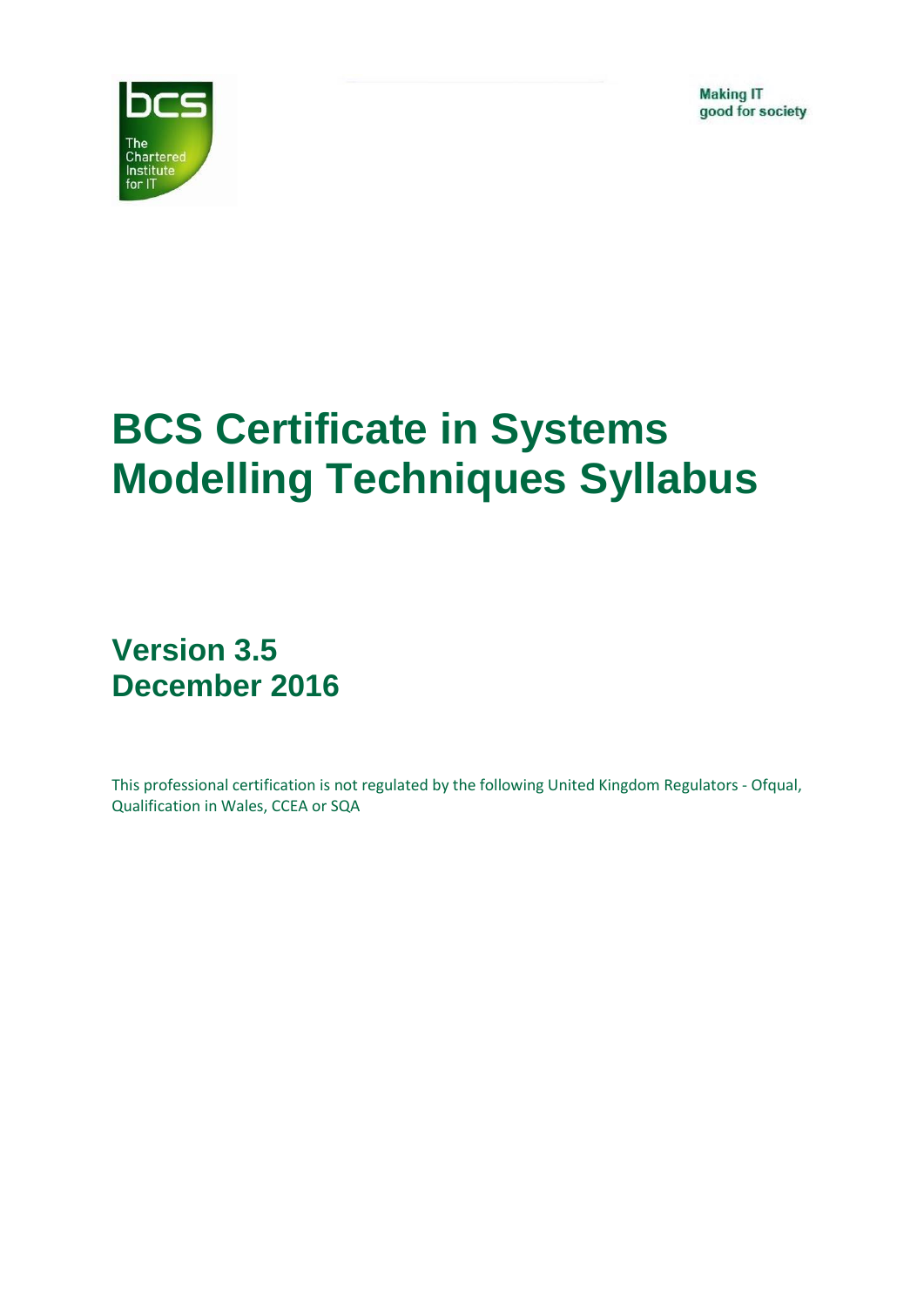# <span id="page-1-0"></span>**Change History**

Any changes made to the syllabus shall be clearly documented with a change history log. This shall include the latest version number, date of the amendment and changes made. The purpose is to identify quickly what changes have been made.

| <b>Version Number</b><br>and Date | <b>Changes Made</b>                                                                                                                                                                                                                                                                                                                   |
|-----------------------------------|---------------------------------------------------------------------------------------------------------------------------------------------------------------------------------------------------------------------------------------------------------------------------------------------------------------------------------------|
| Version 3.5<br>December 2016      | Strapline regarding regulated statement has been added                                                                                                                                                                                                                                                                                |
| Version 3.4<br><b>March 2015</b>  | Updated language requirements for additional time and use of<br>dictionaries.                                                                                                                                                                                                                                                         |
| Version 3.3<br>September 2012     | Updated the Reasonable Adjustments Requirements and removed the<br>Definitions of Terminology. Included a section to cover excerpts from<br><b>BCS</b> books                                                                                                                                                                          |
| Version 3.2<br>August 2012        | Added in details of extra time for foreign language candidates                                                                                                                                                                                                                                                                        |
| Version 3.1<br>October 2011       | Updated 3.2 Activity Diagrams from 25% to 10%. Updated title page                                                                                                                                                                                                                                                                     |
| Version 3.0<br>August 2011        | Updated ISEB to BCS logos and strapline. Added table of contents,<br>levels of knowledge, levels of skill and responsibility, format of the<br>examination, change history and definition of terminology.<br>No change to structured approach<br>Minor corrections to UML/OO approach. UML 2.0 specification added<br>to reading list |
| V3.1<br>October 2011              | Updated 3.2 Activity Diagrams from 25% to 10%. Updated title page                                                                                                                                                                                                                                                                     |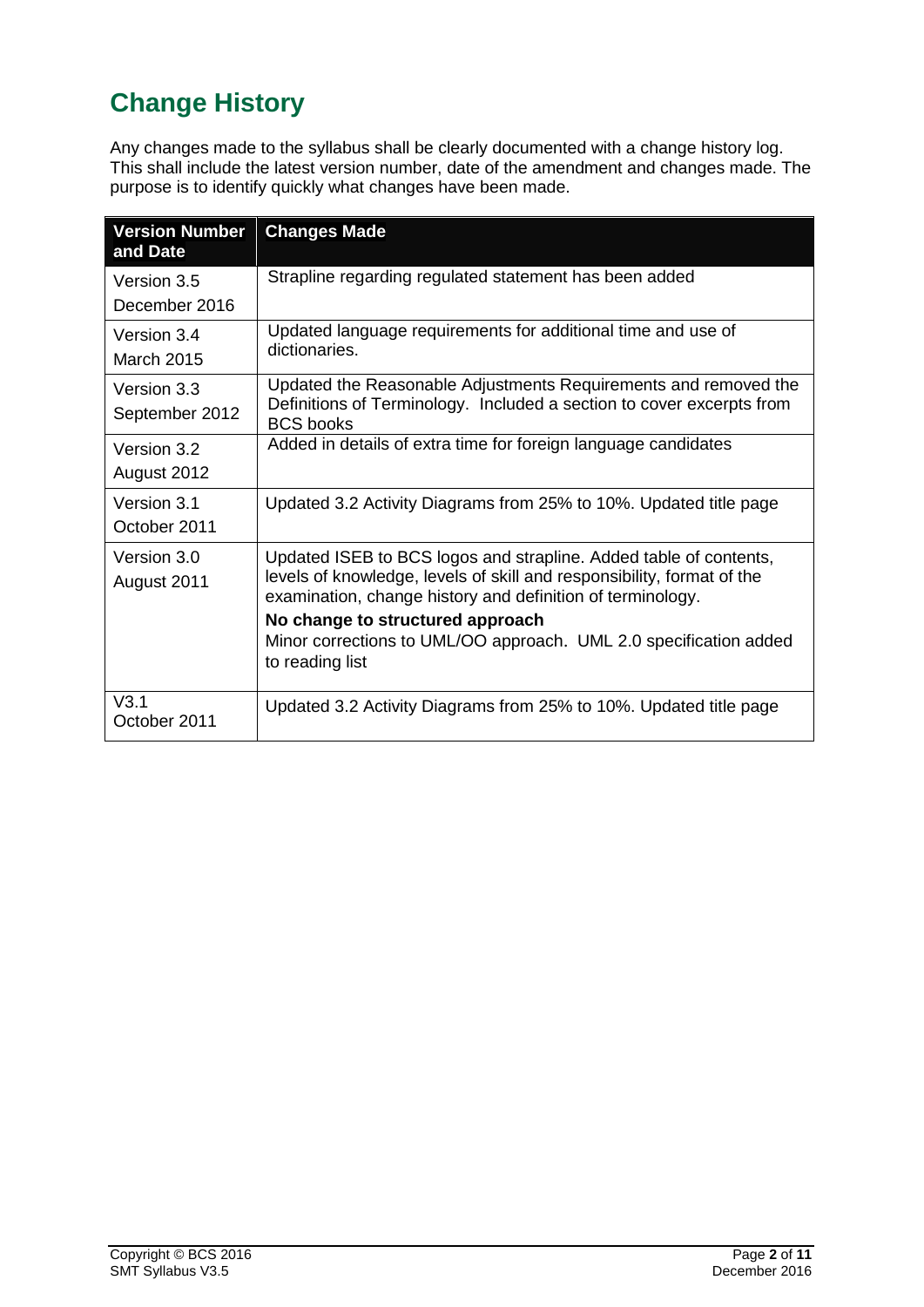# **BCS Certificate in Systems Modelling Techniques**

### **Contents**

| Additional time for candidates requiring Reasonable Adjustments due to a disability 6                                                                                                                                                                                                                                                                                                |                                              |  |  |  |
|--------------------------------------------------------------------------------------------------------------------------------------------------------------------------------------------------------------------------------------------------------------------------------------------------------------------------------------------------------------------------------------|----------------------------------------------|--|--|--|
| Additional time for candidates whose language is not the language of the exam  6                                                                                                                                                                                                                                                                                                     |                                              |  |  |  |
|                                                                                                                                                                                                                                                                                                                                                                                      |                                              |  |  |  |
|                                                                                                                                                                                                                                                                                                                                                                                      |                                              |  |  |  |
| 1.                                                                                                                                                                                                                                                                                                                                                                                   |                                              |  |  |  |
| The need for modelling and modelling standards<br>1.1<br>Rationale for the selected approach<br>1.2<br>The approach and Systems Development Lifecycle<br>1.3<br>Place of models within the Systems Development Lifecycle<br>1.4<br>Modelling the IT system from different perspectives<br>1.5<br>Interaction of the selected models<br>1.6<br>Validating and verifying models<br>1.7 | 7<br>7<br>7<br>7<br>7<br>7<br>$\overline{7}$ |  |  |  |
| 2.                                                                                                                                                                                                                                                                                                                                                                                   |                                              |  |  |  |
| Monitoring analysis against business objectives and system requirements<br>2.1<br>The bridge to design, software package selection and development<br>2.2                                                                                                                                                                                                                            | 7<br>7                                       |  |  |  |
|                                                                                                                                                                                                                                                                                                                                                                                      |                                              |  |  |  |
|                                                                                                                                                                                                                                                                                                                                                                                      |                                              |  |  |  |
|                                                                                                                                                                                                                                                                                                                                                                                      |                                              |  |  |  |
|                                                                                                                                                                                                                                                                                                                                                                                      |                                              |  |  |  |
|                                                                                                                                                                                                                                                                                                                                                                                      |                                              |  |  |  |
| 5.                                                                                                                                                                                                                                                                                                                                                                                   |                                              |  |  |  |
|                                                                                                                                                                                                                                                                                                                                                                                      |                                              |  |  |  |
| 3.                                                                                                                                                                                                                                                                                                                                                                                   |                                              |  |  |  |
|                                                                                                                                                                                                                                                                                                                                                                                      |                                              |  |  |  |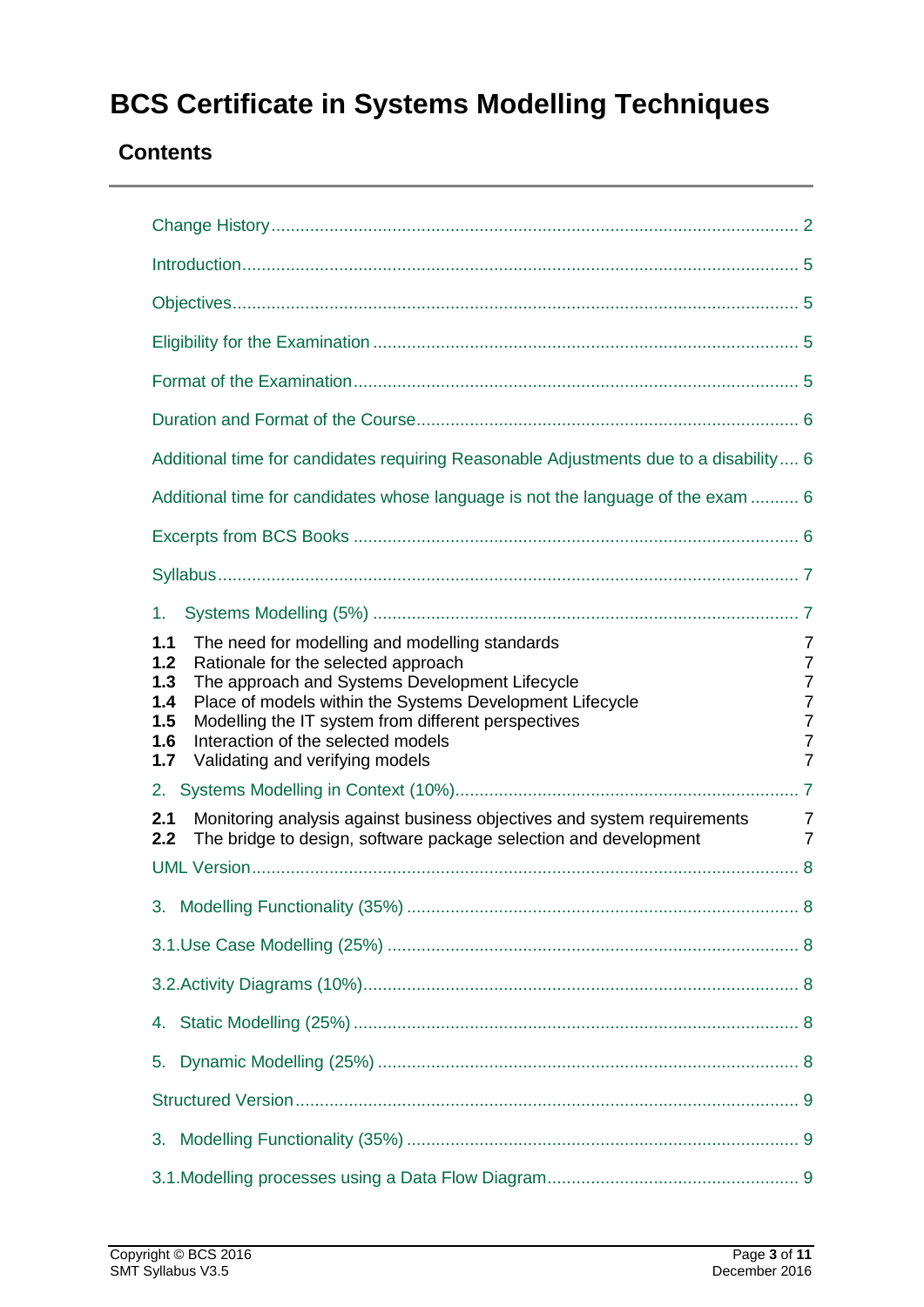| The levels of knowledge and SFIA levels are explained in on the website |  |  |
|-------------------------------------------------------------------------|--|--|
|                                                                         |  |  |
|                                                                         |  |  |
|                                                                         |  |  |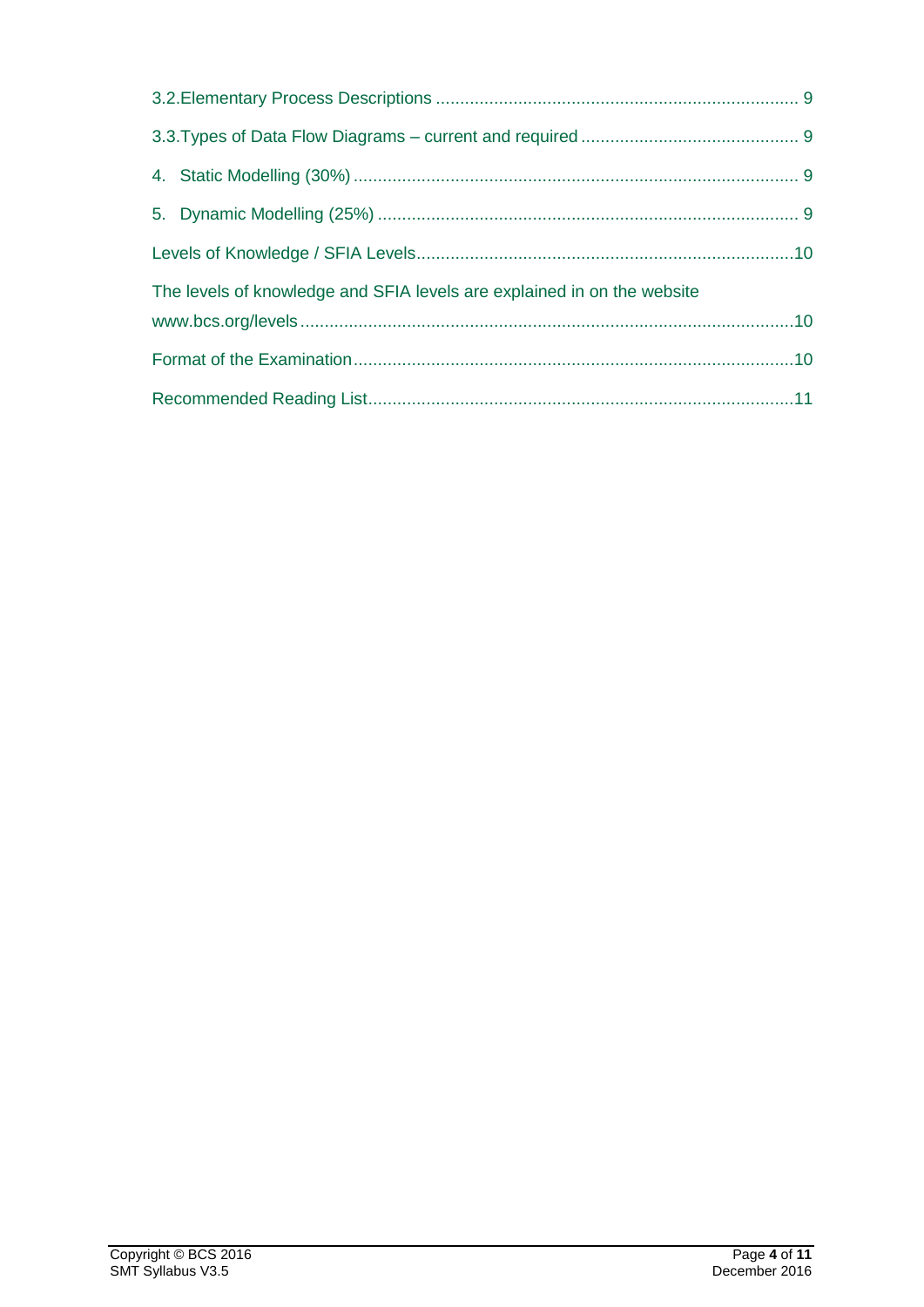# <span id="page-4-0"></span>**Introduction**

The certificate is primarily concerned with modelling systems from a variety of perspectives. It requires candidates to construct three main types of model reflecting different perspectives and to describe the interactions between them.

The syllabus has two common sections (comprising 15% of the syllabus) and three others where the exam provider will need to select one of two approaches. It should be noted that the two approaches differ in one key area; the UML version does not include the concept of modelling the existing system whereas this is included in the Structured version.

Organisations are able to examine alternative approaches or techniques to those shown below. In this case, details of the standard to be examined, including a description of the principles and notation, should be submitted with the examination accreditation application.

# <span id="page-4-1"></span>**Objectives**

The candidate should be able to:

- Justify the need for IT system modelling and modelling techniques.
- Explain why it is important to model IT system requirements from different perspectives.
- Develop models of system functionality. These models should be either process models with supporting process descriptions or use case diagrams with supporting use case descriptions.
- Develop models of system data. These models should be either entity relationship models or analysis class models, both with supporting descriptions.
- Develop a dynamic model. This model should be either an entity life history showing the effect of events on an entity or a sequence diagram showing the realisation of a use case.
- Evaluate selected models against business objectives and system requirements.
- Appreciate how the selected models inter-relate with each other.
- Describe how the products of analysis feed into the design and development of a system.

## <span id="page-4-2"></span>**Eligibility for the Examination**

There are no specific pre-requisites for entry to the examination; however candidates should possess the appropriate level of knowledge to fulfil the objective shown above.

# <span id="page-4-3"></span>**Format of the Examination**

The format for the examination is a one hour written (open book) examination based on a business scenario with 15 minutes reading time.

Candidates who are awarded a pass for the examination are awarded the BCS Certificate in Systems Modelling Techniques.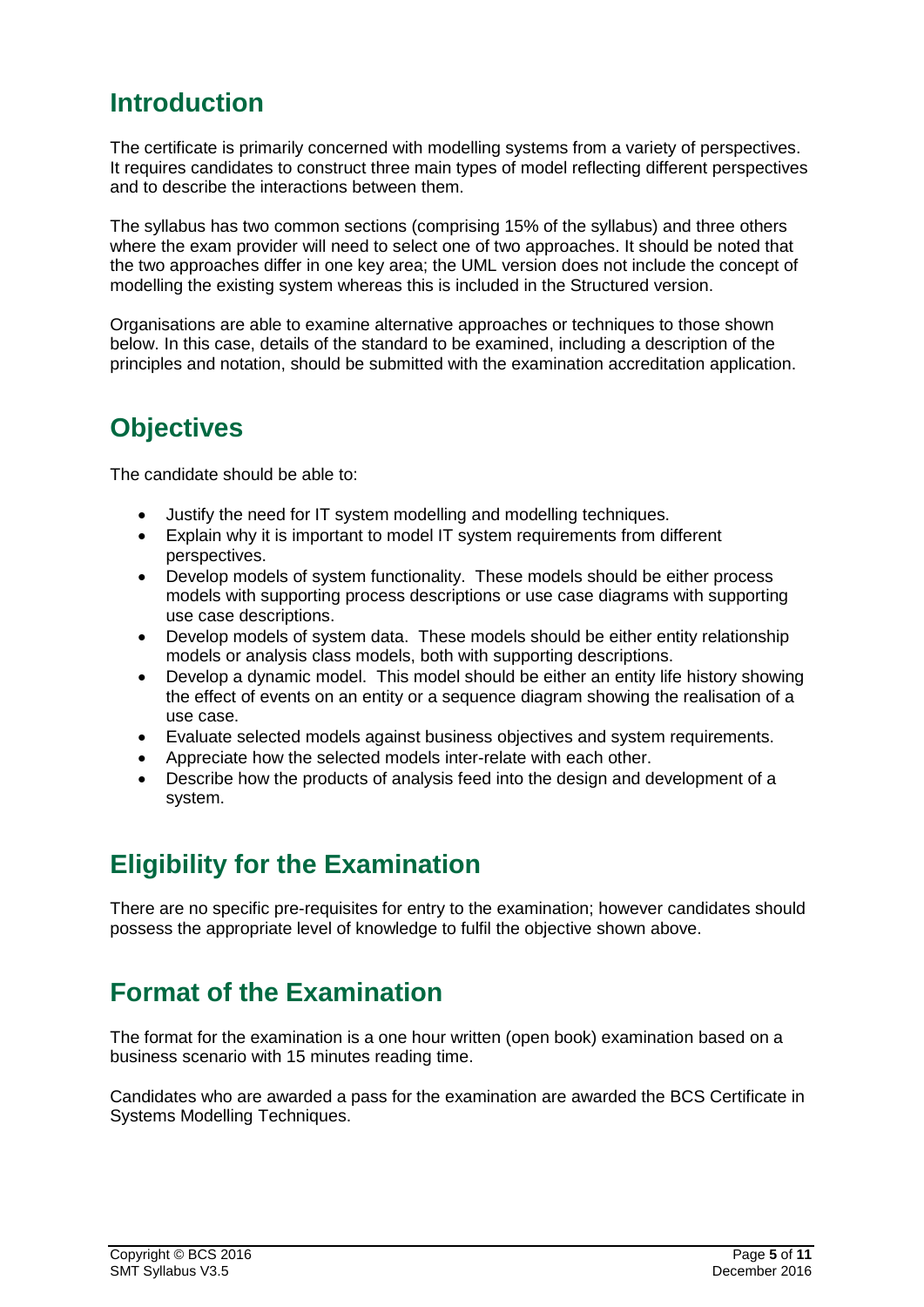# <span id="page-5-0"></span>**Duration and Format of the Course**

Candidates can study for this certificate in two ways: by attending training courses provided by BCS Examination Providers or by self-study. Training courses leading to the certificate should normally run for 21 hours. The course can be delivered a number of different ways from traditional class-room based training to online e-learning.

### <span id="page-5-1"></span>**Additional time for candidates requiring Reasonable Adjustments due to a disability**

Candidates may request additional time if they require reasonable adjustments in line with the BCS [reasonable adjustments policy.](../../../Master%20Policies/PDS%20Pol%2001%20V6.0%20(Approved)%20Reasonable%20Adjustments%20Policy.doc) It will be the Examination Provider's responsibility to make a decision regarding candidate eligibility and keep a record of the decision. This is subject to audit by BCS.

### <span id="page-5-2"></span>**Additional time for candidates whose language is not the language of the exam**

If the examination is taken in a language that is not the candidate's native / official language then they are entitled to 25% extra time.

If the examination is taken in a language that is not the candidate's native / official language then they are entitled to use their own **paper** language dictionary (whose purpose is translation between the examination language and another national language) during the examination. Electronic versions of dictionaries will **not** be allowed into the examination room.

### <span id="page-5-3"></span>**Excerpts from BCS Books**

Examination Providers may include excerpts from BCS books in the course materials. If you wish to use excerpts from the books you will need a license from BCS to do this. If you are interested in taking out a licence to use BCS published material you should contact the Head of Publishing at BCS outlining the material you wish to copy and the use to which it will be put.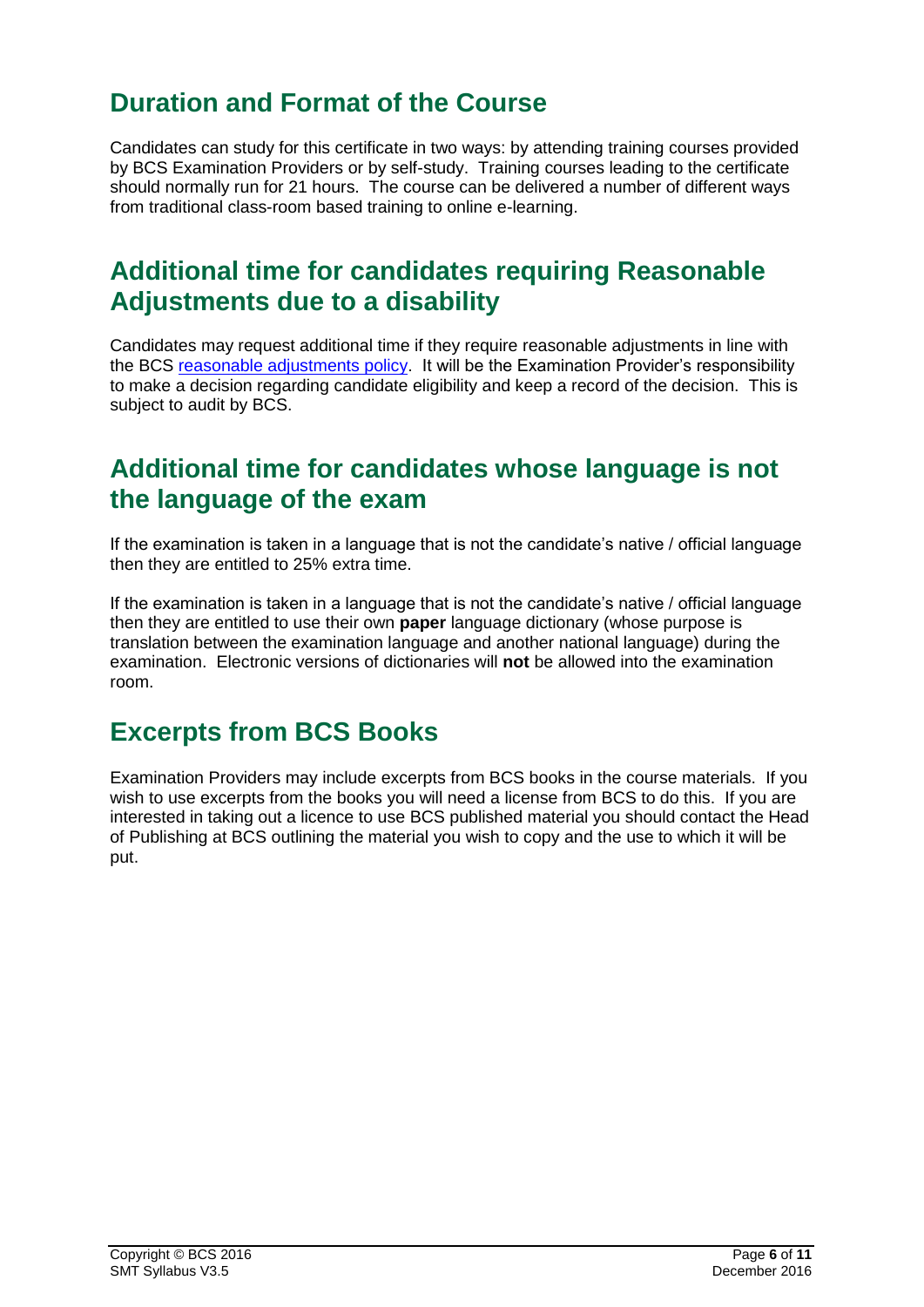# <span id="page-6-0"></span>**Syllabus**

### <span id="page-6-1"></span>**1. Systems Modelling (5%)**

- <span id="page-6-2"></span>**1.1** The need for modelling and modelling standards
- <span id="page-6-3"></span>**1.2** Rationale for the selected approach
- <span id="page-6-4"></span>**1.3** The approach and Systems Development Lifecycle
- <span id="page-6-5"></span>**1.4** Place of models within the Systems Development Lifecycle
- <span id="page-6-6"></span>**1.5** Modelling the IT system from different perspectives
- <span id="page-6-7"></span>**1.6** Interaction of the selected models
- <span id="page-6-8"></span>**1.7** Validating and verifying models

### <span id="page-6-9"></span>**2. Systems Modelling in Context (10%)**

- <span id="page-6-10"></span>**2.1** Monitoring analysis against business objectives and system requirements
- <span id="page-6-11"></span>**2.2** The bridge to design, software package selection and development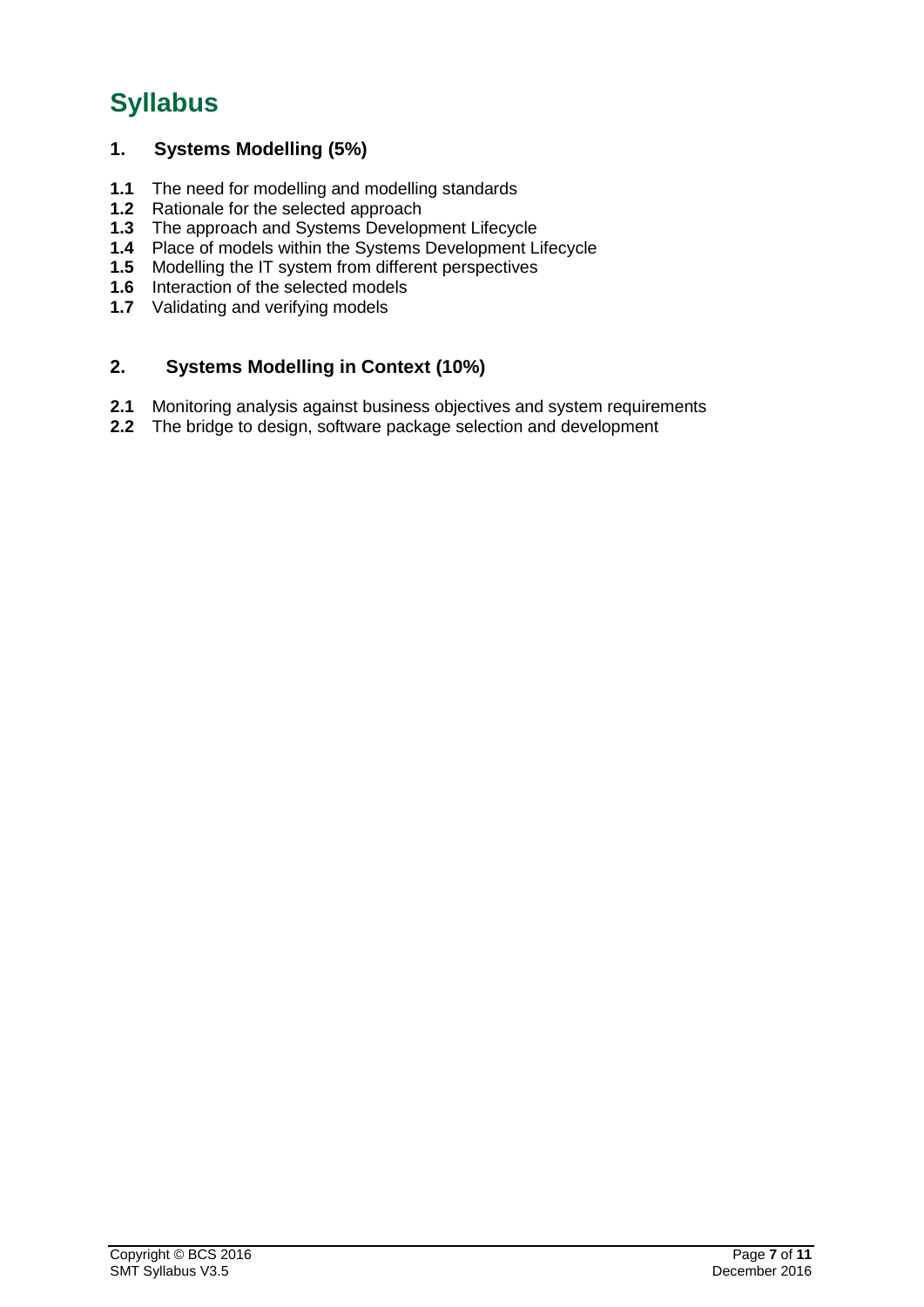### **UML Version**

### <span id="page-7-1"></span><span id="page-7-0"></span>**3. Modelling Functionality (35%)**

#### <span id="page-7-2"></span>**3.1. Use Case Modelling (25%)**

- **Modelling user requirements**
- **Use cases**
- Actors and the system boundary
- Use case diagrams
- **Generalising actors and use cases**
- Use case descriptions template of the description, including pre-conditions and post-conditions
- Use case descriptions defining the main and alternative flows
- <<include>> and <<extend>>

#### <span id="page-7-3"></span>**3.2. Activity Diagrams (10%)**

- Activity diagrams notation
- **Using activity diagrams to model processing**
- Using activity diagrams to model use case descriptions

### <span id="page-7-4"></span>**4. Static Modelling (25%)**

- **4.1** Analysis class modelling rationale
- **4.2** Objects and classes
- **4.3** Class diagrams and object diagrams
- **4.4** Abstraction and encapsulation
- **4.5** Representing classes: name, attributes and operations
- **4.6** Defining attributes: adornments
- **4.7** Associations
	- o Naming associations
	- o Defining multiplicities (minimum and maximum)
	- o Multiple associations
	- o Reflexive associations
	- o Constraints in associations
	- o Association classes
	- Generalisation and inheritance
		- o Modelling generalisation
		- o Private, public and protected attributes
		- o Concept of polymorphism

#### <span id="page-7-5"></span>**5. Dynamic Modelling (25%)**

- **5.1** Use case realisation
- **5.2** Sequence diagrams
	- $\blacksquare$  Lifelines
	- Focus
	- **Message notation**
	- Populating the class diagram
	- Using opt, alt and loop in the sequence diagram
- **5.3** State machine diagrams
- **5.4** Communication diagrams an introduction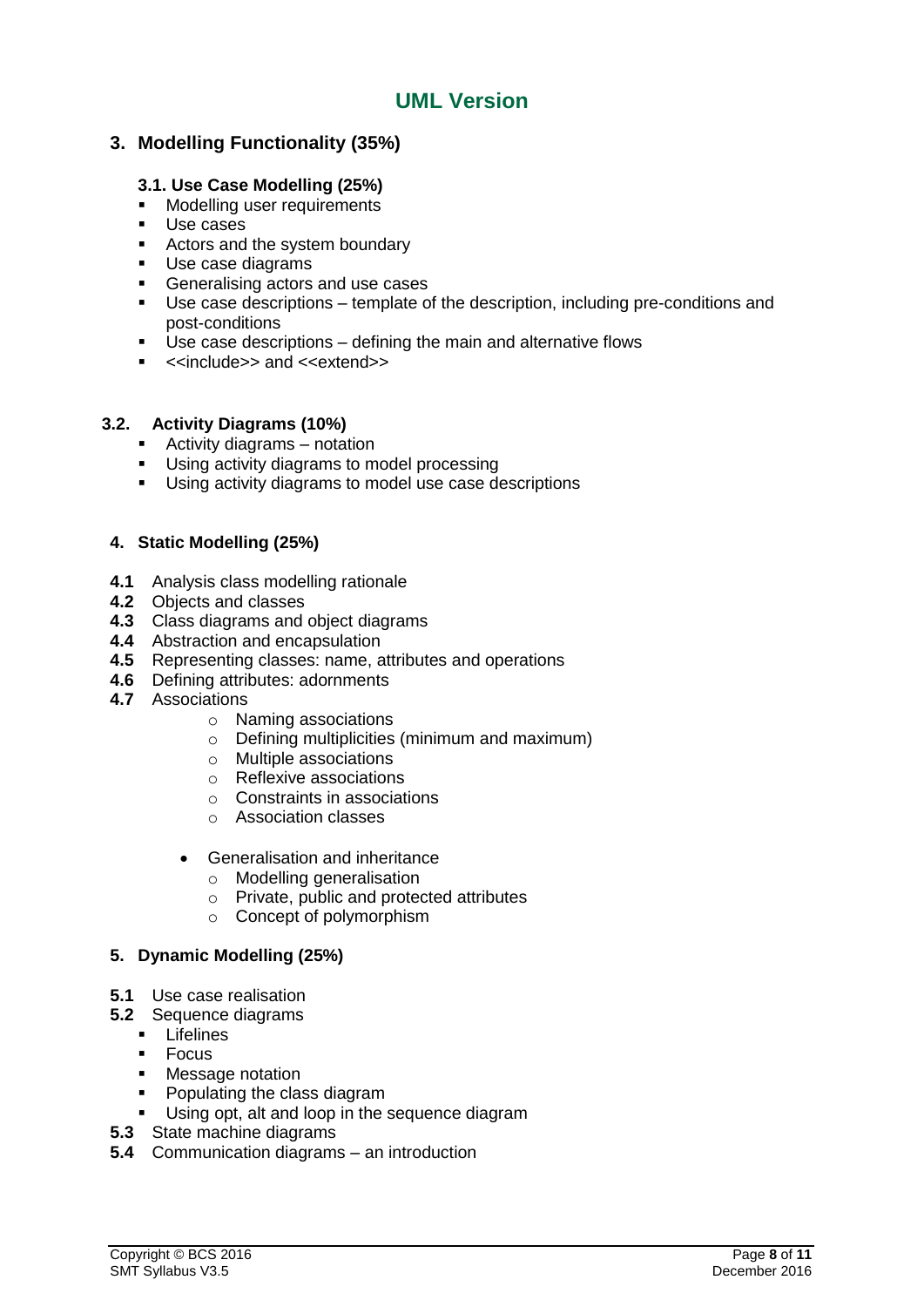### **Structured Version**

### <span id="page-8-1"></span><span id="page-8-0"></span>**3. Modelling Functionality (35%)**

- <span id="page-8-2"></span>**3.1.** Modelling processes using a Data Flow Diagram
- **Processes**
- **External Entities**
- **Datastores**
- **-** Dataflows
- Decomposition and levels
- <span id="page-8-3"></span>**3.2.** Elementary Process Descriptions
- **•** Documenting the processing
- <span id="page-8-4"></span>**3.3.** Types of Data Flow Diagrams – current and required

### <span id="page-8-5"></span>**4. Static Modelling (30%)**

- **4.1.** Modelling data using Entity Relationship Diagrams
- **Entities**
- Relationships including cardinality, optionaility, exclusivity, recursion, multiple, relationship names
- **4.2.** Supporting Documentation
- $\blacksquare$  Entity descriptions
- **Relationship descriptions**
- **Attribute descriptions**

### <span id="page-8-6"></span>**5. Dynamic Modelling (25%)**

**5.1.** Analysing the behaviour of entities

- **Events**
- **Enquiries**
- **Effects**
- **Entity Access Matrix**
- **Modelling the behaviour of entities**
- **Constructs for sequence, selection and iteration**
- **5.2.** Documenting navigation paths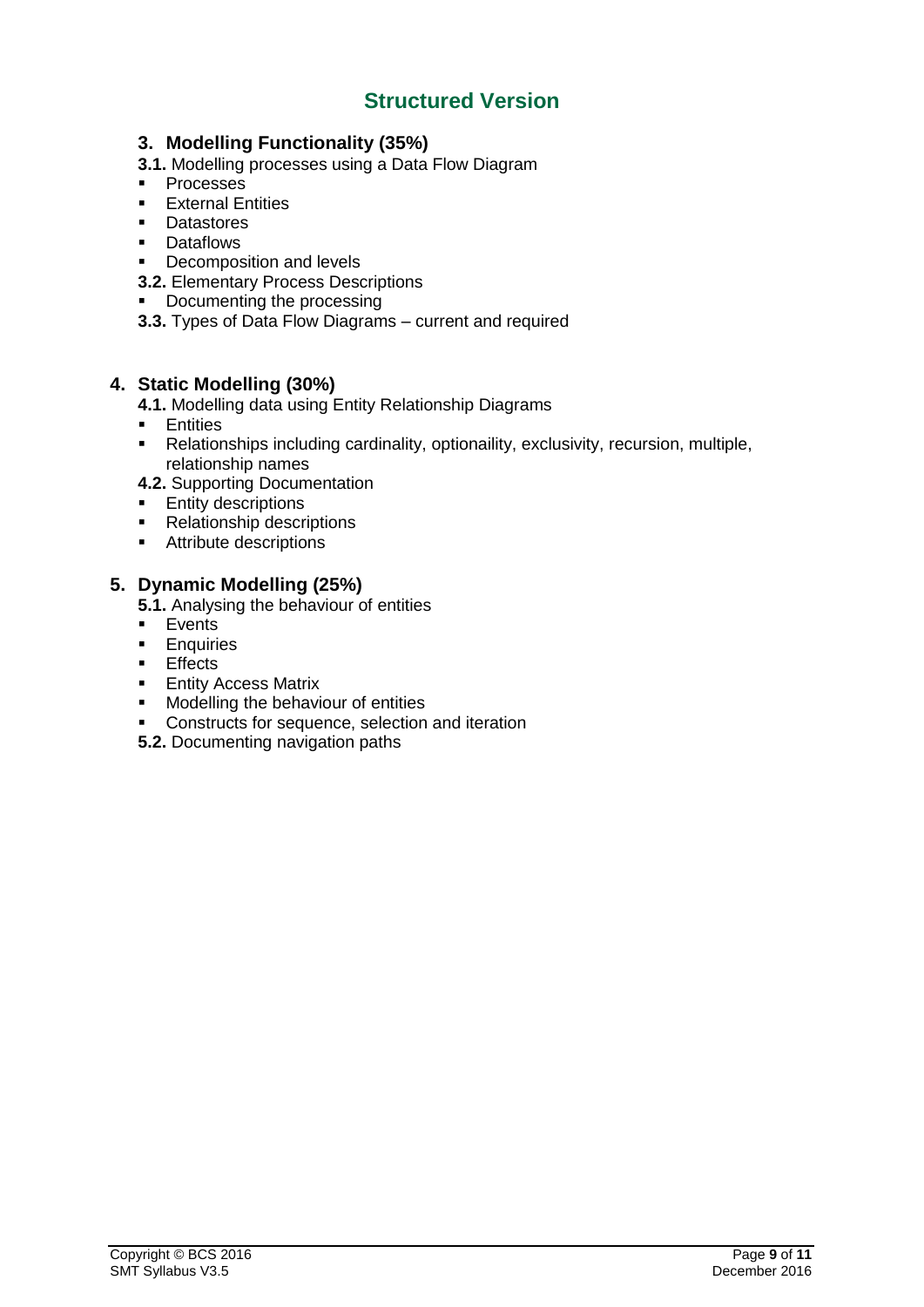# <span id="page-9-0"></span>**Levels of Knowledge / SFIA Levels**

This course will provide candidates with the levels of difficulty / knowledge skill highlighted within the following table, enabling them to develop the skills to operate at the levels of responsibility indicated.

<span id="page-9-1"></span>The levels of knowledge and SFIA levels are explained in on the website [www.bcs.org/levels](http://www.bcs.org/levels)

The levels of knowledge above will enable candidates to develop the following levels of skill to be able to operate at the following levels of responsibility (as defined within the SFIA framework) within their workplace:

| Level          | Levels of knowledge | Levels of skill and responsibility (SFIA) |
|----------------|---------------------|-------------------------------------------|
| <b>K7</b>      |                     | Set strategy, inspire and mobilise        |
| K <sub>6</sub> | Evaluate            | Initiate and influence                    |
| K <sub>5</sub> | Synthesise          | Ensure and advise                         |
| <b>K4</b>      | Analyse             | Enable                                    |
| K3             | <b>Apply</b>        | <b>Apply</b>                              |
| K <sub>2</sub> | <b>Understand</b>   | <b>Assist</b>                             |
| K <sub>1</sub> | Remember            | <b>Follow</b>                             |

### <span id="page-9-2"></span>**Format of the Examination**

| Type                        | Written examination based on a business scenario                                                                                                                                                   |  |
|-----------------------------|----------------------------------------------------------------------------------------------------------------------------------------------------------------------------------------------------|--|
| <b>Duration</b>             | 1 hour preceded by 15 minutes reading time. Candidates are<br>entitled to an additional 15 minutes if they are sitting an<br>examination in a language that is not their native/official language. |  |
| Pre-requisites              | None                                                                                                                                                                                               |  |
| Supervised /<br>Invigilated | Yes                                                                                                                                                                                                |  |
| Open Book                   | Yes                                                                                                                                                                                                |  |
| Pass Mark                   | 50%                                                                                                                                                                                                |  |
| <b>Distinction Mark</b>     | None                                                                                                                                                                                               |  |
| Delivery                    | Paper based examination                                                                                                                                                                            |  |